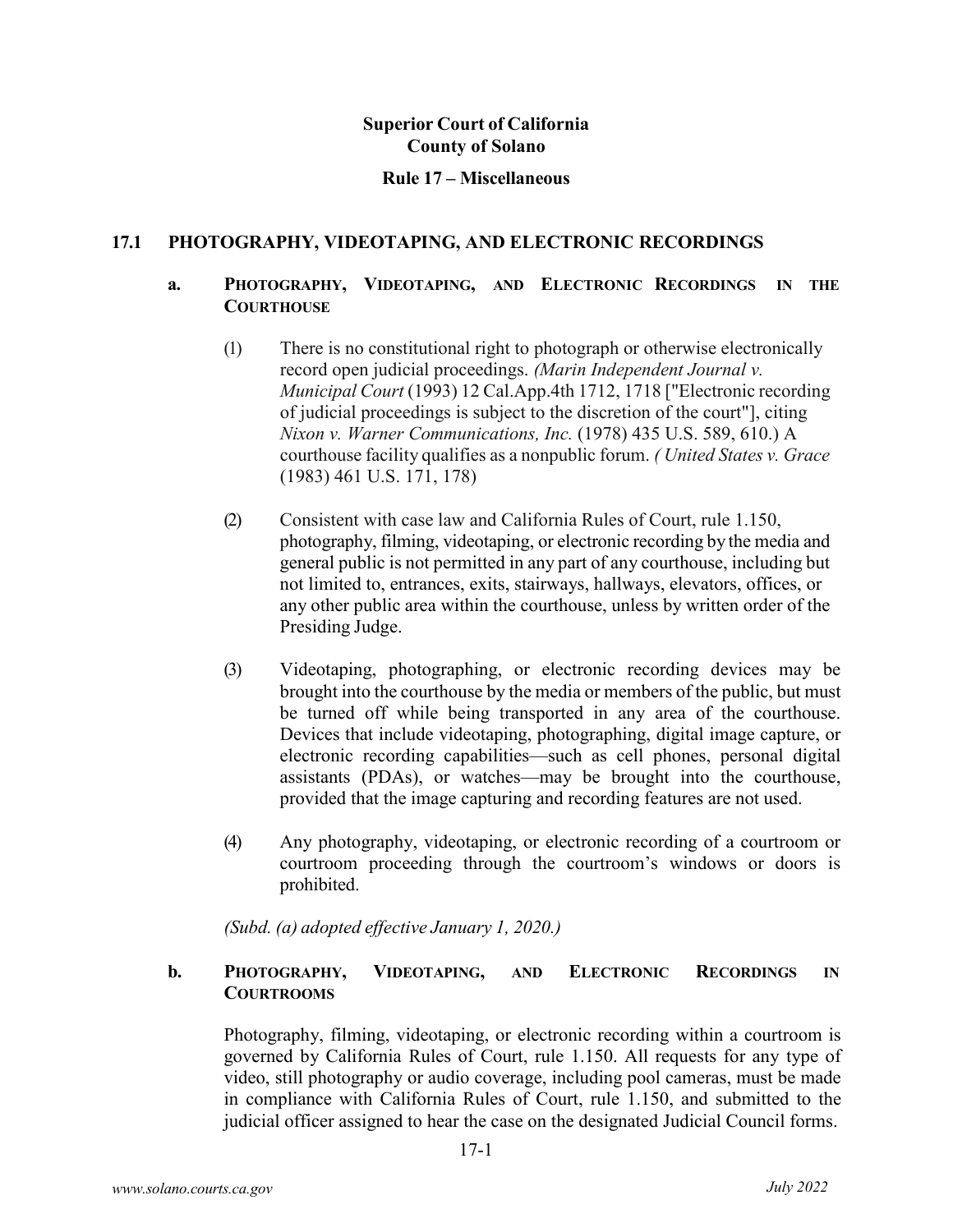#### **Rule 17 – Miscellaneous**

*(Subd. (b) adopted effective January 1, 2012.)*

#### **c. VIOLATIONS**

Any violation of this rule or an order made under this rule is an unlawful interference with the proceedings of the court, and may be the basis for an order terminating media coverage, a citation for contempt of court, or an order imposing monetary or other sanctions as provided by law.

*(Subd. (c) adopted effective January 1, 2012.)* 

*(Rule 17.1 adopted effective January 1, 2012.)*

#### **17.2 COURT REPORTER TRANSCRIPTS**

#### **a. MINIMUM TRANSCRIPT FORMAT STANDARDS**

A licensed Court Reporter or Pro Tem Reporter employed by the Superior Court of California, County of Solano, shall comply with the following transcript format standards when producing a transcript from a court proceeding:

- (1) There shall be no fewer than 28 typed text lines per page;
- (2) A full line of text shall be no less than 64 characters;
- (3) Font shall be Courier, 12 pt;
- (4) Each question and answer shall begin on a separate line;
- (5) Text shall begin at the closest point to the left margin (left margin is defined as the first character of a line text);
- $\left(\frac{6}{7}\right)$  Q and A symbols shall appear within the first 3 spaces from the left-handmargin;
- $(7)$  Beginning text shall appear 2 spaces after Q and A;
- (8) Carry-over Q and A lines shall begin at the left-hand margin;
- $(9)$  Colloquy and paragraphed material shall begin no more than 7 spaces from the left-hand margin with carry-over colloquy to the left-hand margin;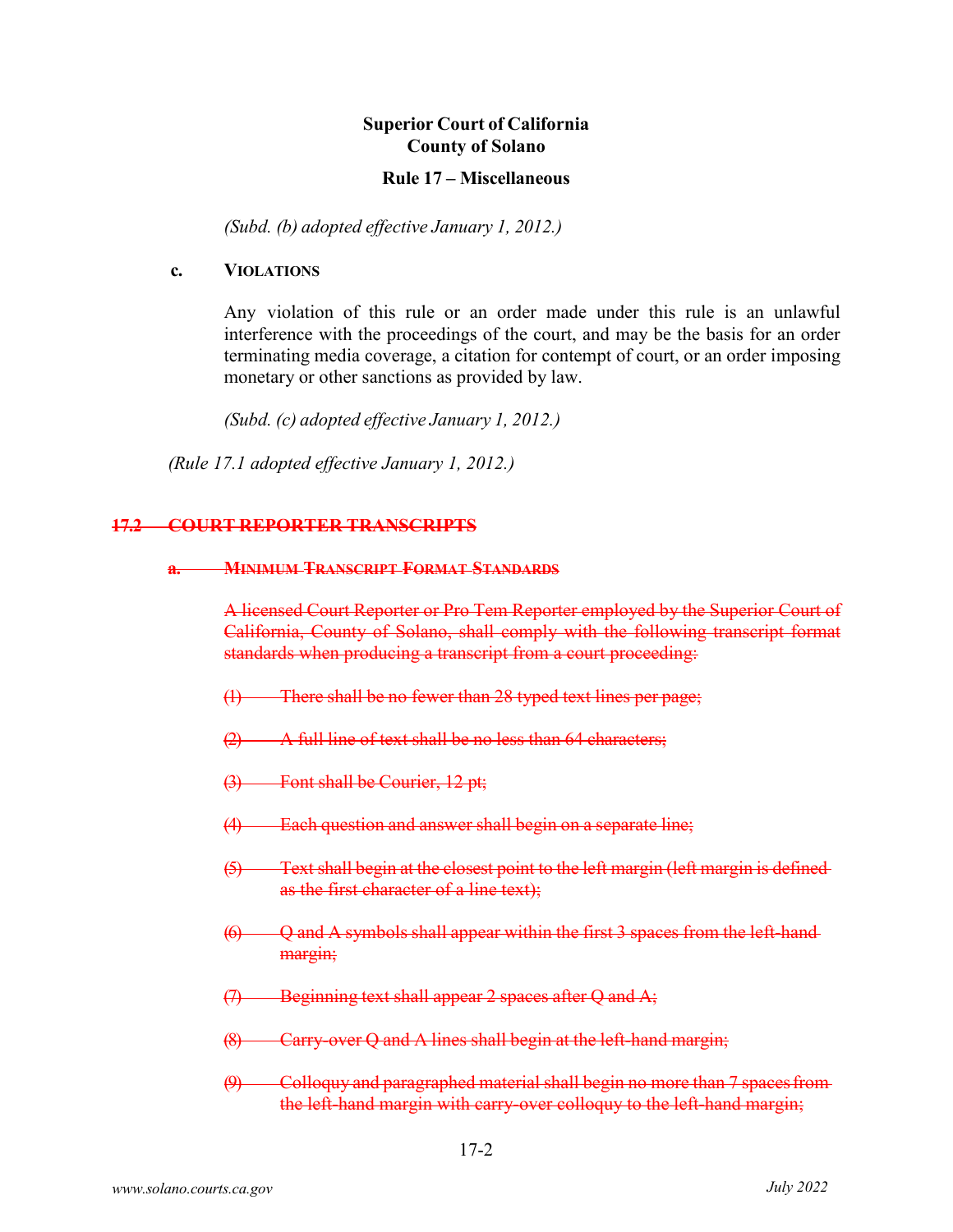#### **Rule 17 – Miscellaneous**

- (10) Speaker identification and Q shall be on the same line; and,
- (11) There shall be no blank lines on the first page of the appearance dropin/beginning paragraphs.

Failure to comply with the standards, as noted above, constitutes grounds for corrective action, up to and including termination and filing a report with the Court Reporters Board of California.

(*Subd. (a) adopted effective January 1, 2013.*)

## **b. REQUESTS FOR TRANSCRIPTS**

### (1) **Forms to be Submitted**

Subject to the exceptions set forth below, all court reporter transcripts shall be requested by submitting a request for transcript form designated by the court. The form is available on the court's website or in paper form at any clerk's office.

The form is not required in the following circumstances:

- (a) In cases where automatic preparation of a transcript is mandated by law.
- In civil cases where the transcript is being requested in connection with an appeal. All appellate transcript designations shall be done as directed by the applicable Judicial Council form(s) and California Rules of Court.

# (2) **Cost of Transcripts**

- (a) Except as otherwise provided by law or by California Rules of Court:
	- 1. The party requesting a transcript is responsible for the costs associated with the preparation and printing of all transcripts requested by that party.
	- If the proceeding has not previously been transcribed, a party's transcript request shall automatically include preparation of one original transcript plus one copy. The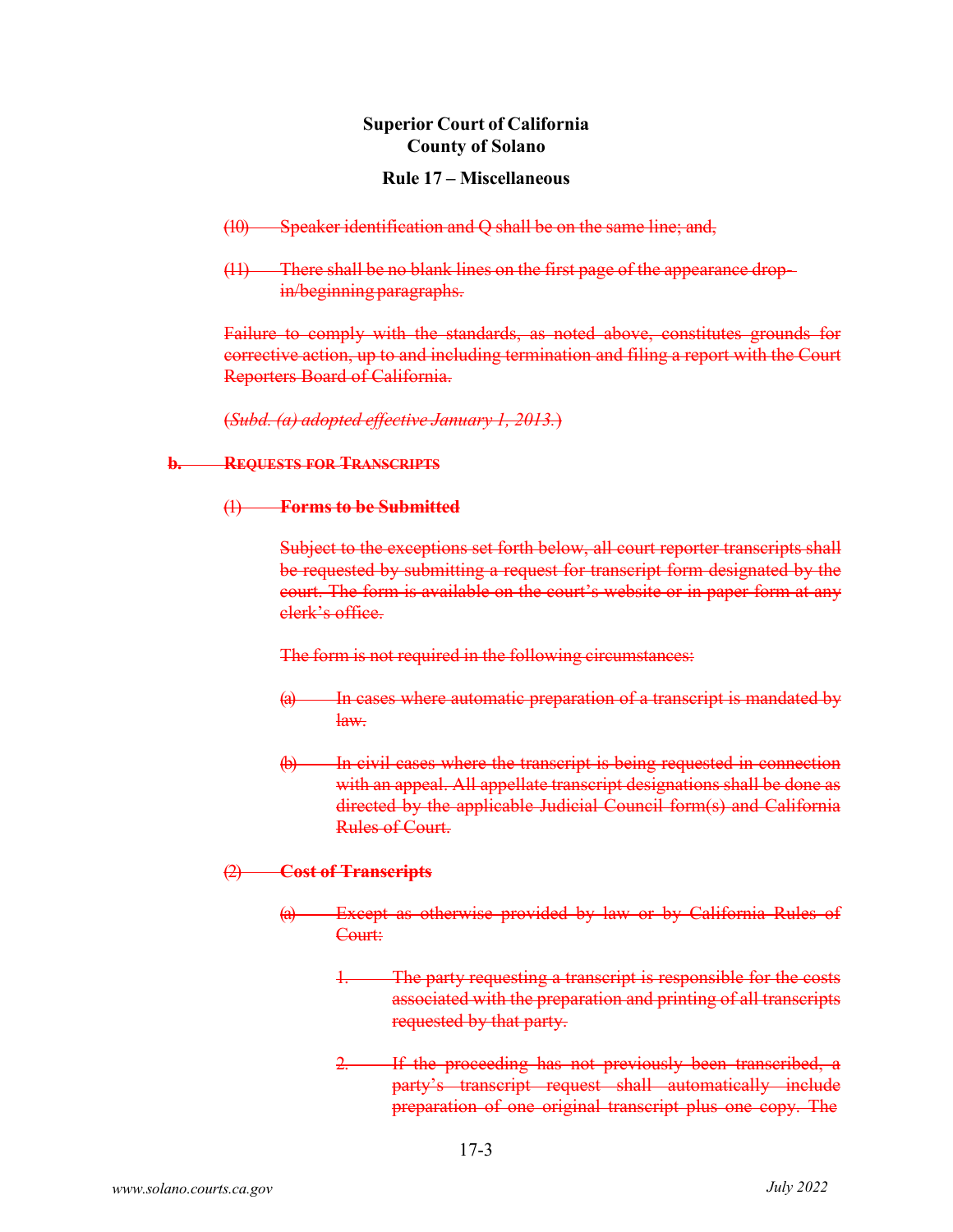#### **Rule 17 – Miscellaneous**

original transcript shall be retained by the court.

 $\phi$  A party who believes he or she is unable to afford some or all of his or her transcription costs may contact the Court Reporters Board of California concerning his or her eligibility for assistance from the Transcript Reimbursement Fund.

#### (3) **Transcripts Requested by Non-Parties in Juvenile Matters**

Any non-party requesting a reporter's transcript of a juvenile proceeding must file a *Petition for Disclosure* (Judicial Council form no. 570).

(*Subd. (b) amended effective January 1, 2017; adopted effective January 1, 2013.*)

*(Rule 17.2 amended effective January 1, 2017; adopted effective January 1, 2013.)*

# **17.2 EXPRESSIVE ACTIVITY**

#### **a. PURPOSE AND INTENT**

It is the purpose and intent of the Court in adopting this local rule to ensure the safe and orderly use of court facilities; to minimize activities which unreasonably disrupt, interrupt, or interfere with the orderly and peaceable conduct of court business in a neutral forum free of actual or perceived partiality, bias, prejudice, or favoritism; to provide for the fair and orderly conduct of hearings and trials; to promote the free flow of pedestrian and vehicular traffic on sidewalks and streets around court facilities; and to maintain proper judicial decorum.

The Court further adopts this local rule to facilitate safe, peaceful, and orderly public access to courthouses unhindered by threats, confrontation, interference, noise pollution, or harassment that may be directed at court users including but not limited to those court users waiting in line outside a courthouse.

The Court intends this local rule to be enforced in a content-neutral fashion. The rule regulates only conduct occurring in and around court facilities without regard to the content of any particular message, idea, or form of speech. The Court does not intend to ban all expressive activities from the environs surrounding court facilities and intends that this local rule be construed so as to provide for ample alternative channels for communication of information near but not within court facilities nor on courthouse grounds. *(See Comfort v. MacLaughlin* (C.D. Cal. 2006) 473 F.Supp.2d 1026).

(*Subd. (a) adopted effective January 1, 2018.*)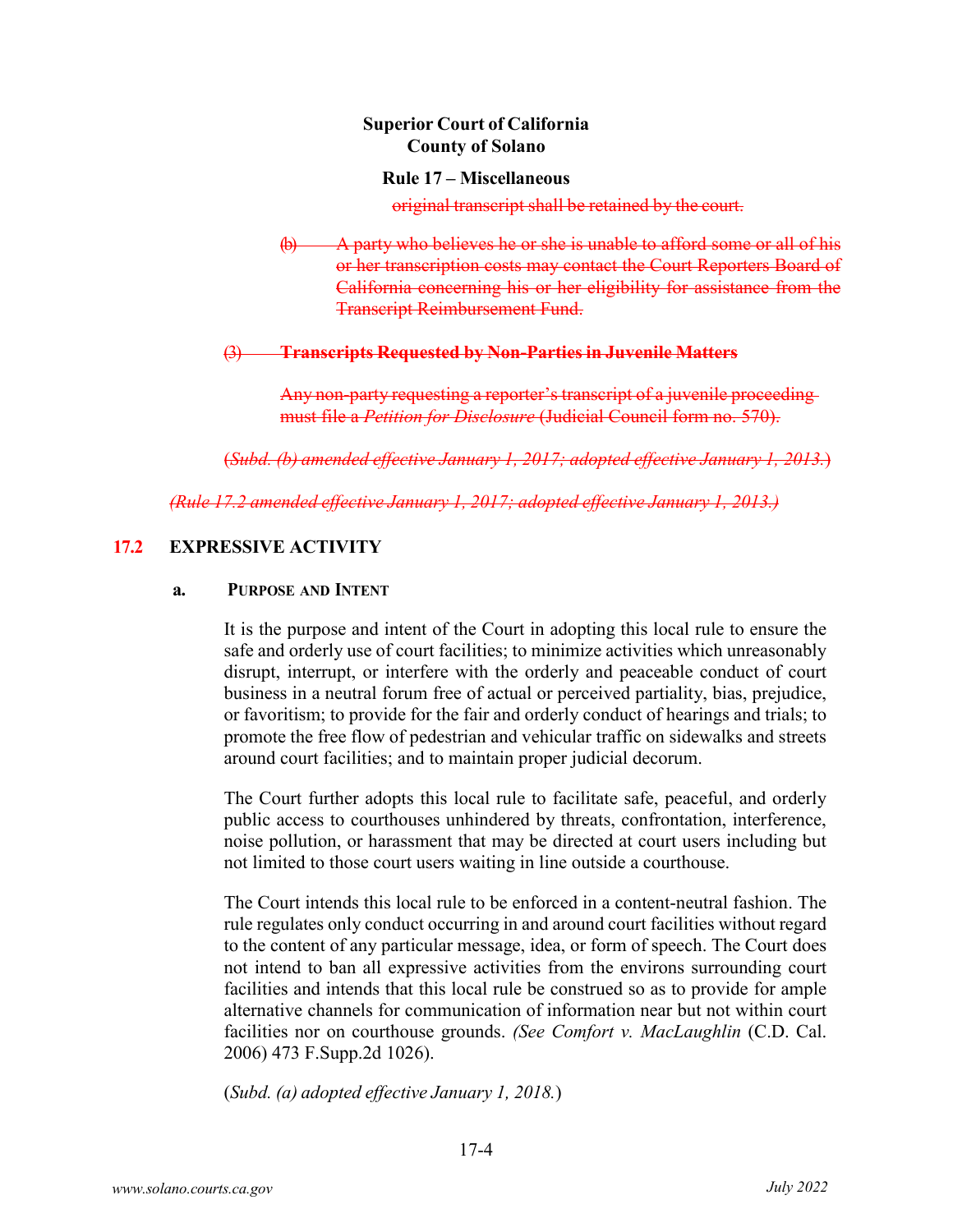#### **Rule 17 – Miscellaneous**

### **b. DEMONSTRATIONS, DISTRIBUTIONS, SOLICITATION, AND OTHER EXPRESSIVE ACTIVITY**

## (1) **Definitions**

- (a) "Prohibited Activity" shall mean the acts of demonstrating, picketing, parading, proselytizing or preaching, posting written materials, distributing literature or other materials to the general public, soliciting sales or donations, engaging in commercial activity, or engaging in oral or demonstrative protest, education, or counseling, unless otherwise authorized by this local rule or the Court.
- (b) "Walkway" shall mean (a) the area of any corridor or sidewalk, or other path of pedestrian movement, directly from the edge of the public sidewalk nearest an entrance to any building containing a courtroom to that entrance; (b) the area of any corridor or sidewalk leading directly from any parking lot within a curtilage to an entrance to any building containing a courtroom; or (c) a corridor or passageway within a multi-purpose, commercial, or private building that leads directly to the part of the building containing a courtroom.
- (c) "Curtilage" shall mean the area between any building containing a courtroom and the nearest edge of the public sidewalk surrounding the building. It shall not include the area adjacent to that portion of a multi•purpose, commercial or private building that does not contain a courtroom.
- (d) "Courthouse" shall mean any building containing at least one courtroom. It shall also include that portion of a multi-purpose, commercial or private building that contains at least one courtroom.
- (e) "Courtroom" includes any space designated for judicial proceedings, whether permanently or temporarily.

### (2) **Prohibitions**

- (a) No person shall engage in any prohibited activity within a courthouse.
- (b) No person shall engage in any prohibited activity within the curtilage of a courthouse.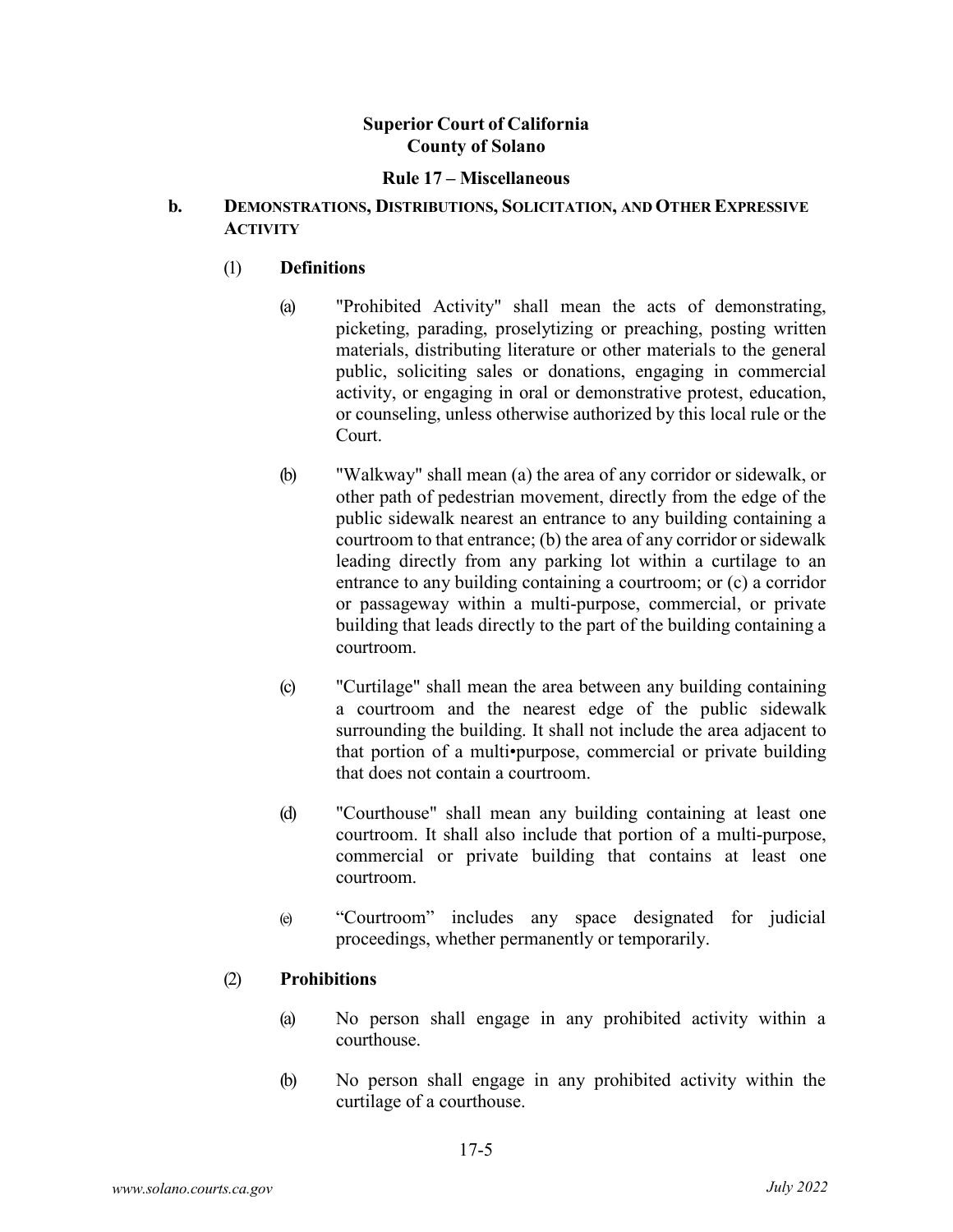#### **Rule 17 – Miscellaneous**

- (c) No person shall obstruct, harass, impede, or interfere with persons entering or leaving a courthouse, persons waiting in line to enter a courthouse, or persons inside a courthouse.
- (d) No person shall approach persons entering or leaving a courthouse, persons waiting in line to enter a courthouse, or persons inside a courthouse, for the purpose of engaging in any prohibited activity.
- (e) No person shall engage in any prohibited activity in or near a courthouse with the intent to interfere with, obstruct, or impede the administration of justice or with the intent to influence any judge, juror, witness, officer of the court, or court personnel in the discharge of his or her duty.
- (f) No person shall use amplification equipment to engage in prohibited activity in a manner that harasses or interferes with persons inside a courthouse, with persons entering or leaving a courthouse, or with persons waiting in line to enter a courthouse.
- (g) No person shall publish, post, or distribute any written material other than written material relating to official Court business published, posted or distributed by duly authorized Court personnel, inside any Court facility of this County, without the prior written approval of this Court.

### (3) **Exclusions**

- (a) This local rule shall not apply to authorized court personnel or law enforcement officers in the performance of their official duties.
- (b) Subdivisions (a), (b), and (g) of Section (b)(2) above shall not apply to persons engaged in the stationary solicitation of sales as part of any commercial, primarily non-expressive activity

(including but not limited to the sale of newspapers, reading materials, sundries, or food stuffs) expressly authorized by a written use permit, license, or agreement from the County or the Court or the Judicial Council or other owner of a building containing a courtroom authorizing that activity in a specific space not dedicated to court functions.

# (4) **Severability Clause**

If any provision of this local rule or the application thereof to any person or circumstances is held invalid, the validity of the remainder of the local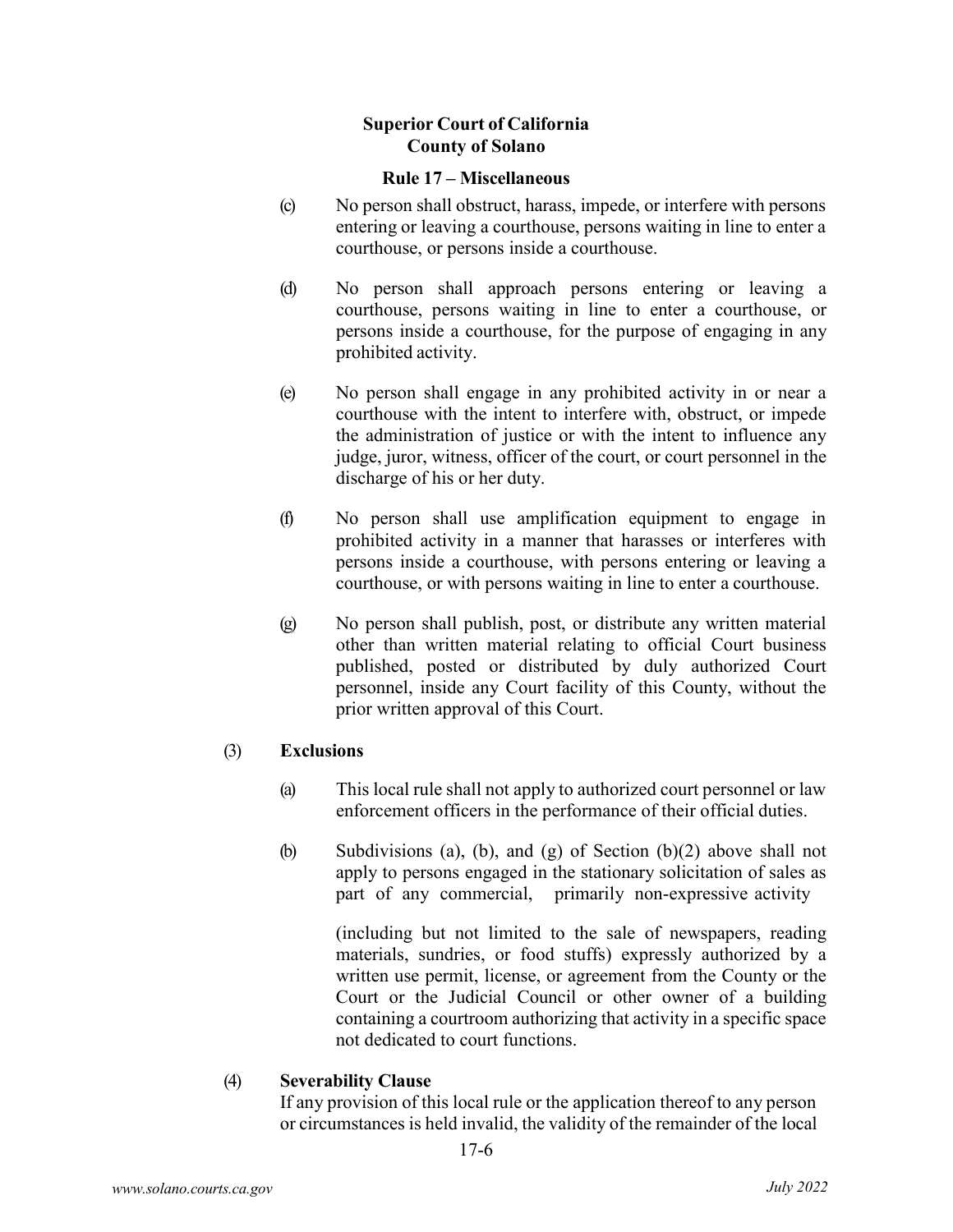#### **Rule 17 – Miscellaneous**

rule and the application of such provision to other persons and circumstances shall not be affected thereby.

## (5) **Delegation**

To the extent the terms of this local rule do not accomplish its stated purpose at a courthouse, on delegation by the Presiding Judge, the Supervising Judge responsible for that courthouse or his or her designee is hereby authorized to issue an order to accomplish the stated purpose of this local rule.

(*Subd. (b) adopted effective January 1, 2018.*)

## **c. COMPLIANCE WITH LAW ENFORCEMENT**

While on or in the premises of any courthouse, all persons shall comply with the lawful requests, directions, and orders of any law enforcement officers and their agents in the performance of their duties.

(*Subd. (c) adopted effective January 1, 2018.*)

# **d. POSTING AND SERVICE OF LOCAL RULE**

This local rule shall be posted at each public entrance to a courthouse and at such other places that will reasonably provide notice of this local rule to persons entering such courthouse. The Sheriff of Solano County and his deputies and their agents are directed to serve a copy of this local rule personally on any person who appears to be in violation thereof, to advise such person of the apparent violation, and, if the apparent violation continues after such notice, to immediately notify the Court's Executive Officer, Presiding Judge, or Supervising Judge responsible for that courthouse, as may be available in that order, so that the Court can determine whether proceedings should be initiated to ensure compliance with the local rule.

This local rule shall not preclude any law enforcement officer from taking appropriate steps to ensure the orderly and peaceable conduct of court business at a courthouse.

(*Subd. (d) adopted effective January 1, 2018.*)

### **e. PENALTIES**

Violation of this local rule may result in the imposition of sanctions as permitted by law and/or prosecution for criminal violations.

(*Subd. (e) adopted effective January 1, 2018.*)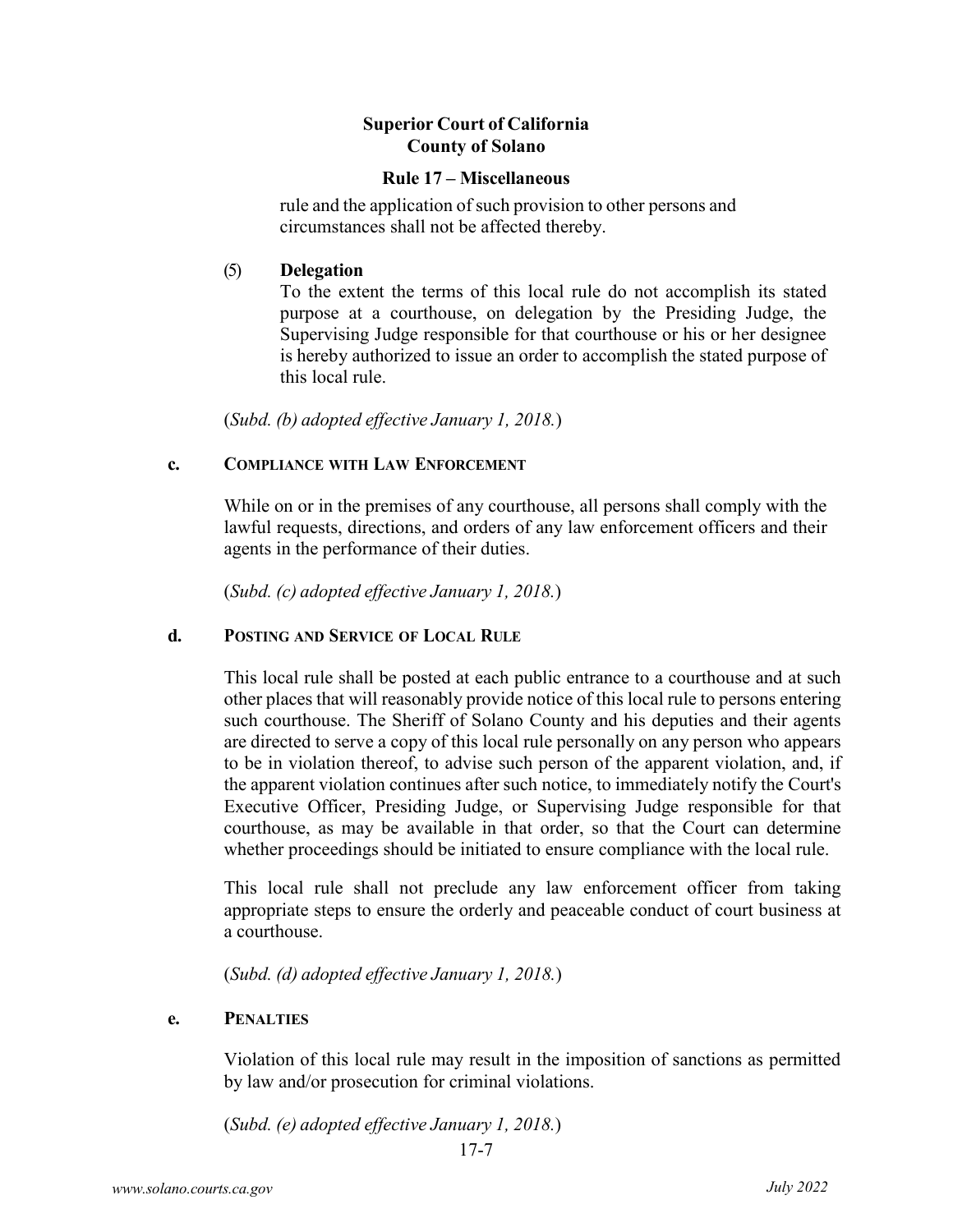#### **Rule 17 – Miscellaneous**

*(Rule 17.2 adopted effective January 1, 2018.)*

## **17.3 LODGING OF DOCUMENTS**

#### **a. PROPOSED ORDERS**

#### (1) **Receipt of Proposed Orders**

For cases that are not kept in electronic form, proposed orders for a motion, application, or petition may be lodged with the court concurrently with the motion, application, or petition, or at any time thereafter.

For cases that are kept in electronic form, proposed orders for a motion, application, or petition may be lodged with the court up to a week prior to the scheduled hearing on the motion, application, or petition.

#### (2) **Destruction of Proposed Orders**

If a judicial officer adjudicates a motion, application, or petition at a hearing, a proposed order submitted in connection with that motion, application, or petition may be destroyed if it is not signed and filed within 30 days of the date of the hearing.

If a judicial officer takes a motion, application, or petition under submission, a proposed order submitted in connection with that motion, application, or petition may be removed and destroyed if the proposed

order is not signed and filed within 30 days of the date the judicial officer files a ruling or decision on the submitted matter.

If a litigant or attorney submits a proposed order that is clearly intended to replace an existing lodged proposed order, the existing lodged proposed order may be immediately removed and destroyed.

*(Subd. (a) adopted eff. July 1, 2019.)* 

*(Rule 17.3 adopted effective July 1, 2019.)*

### **17.4 LODGING, STORAGE, AND RETURN OF TRIAL EXHIBITS [RESERVED]**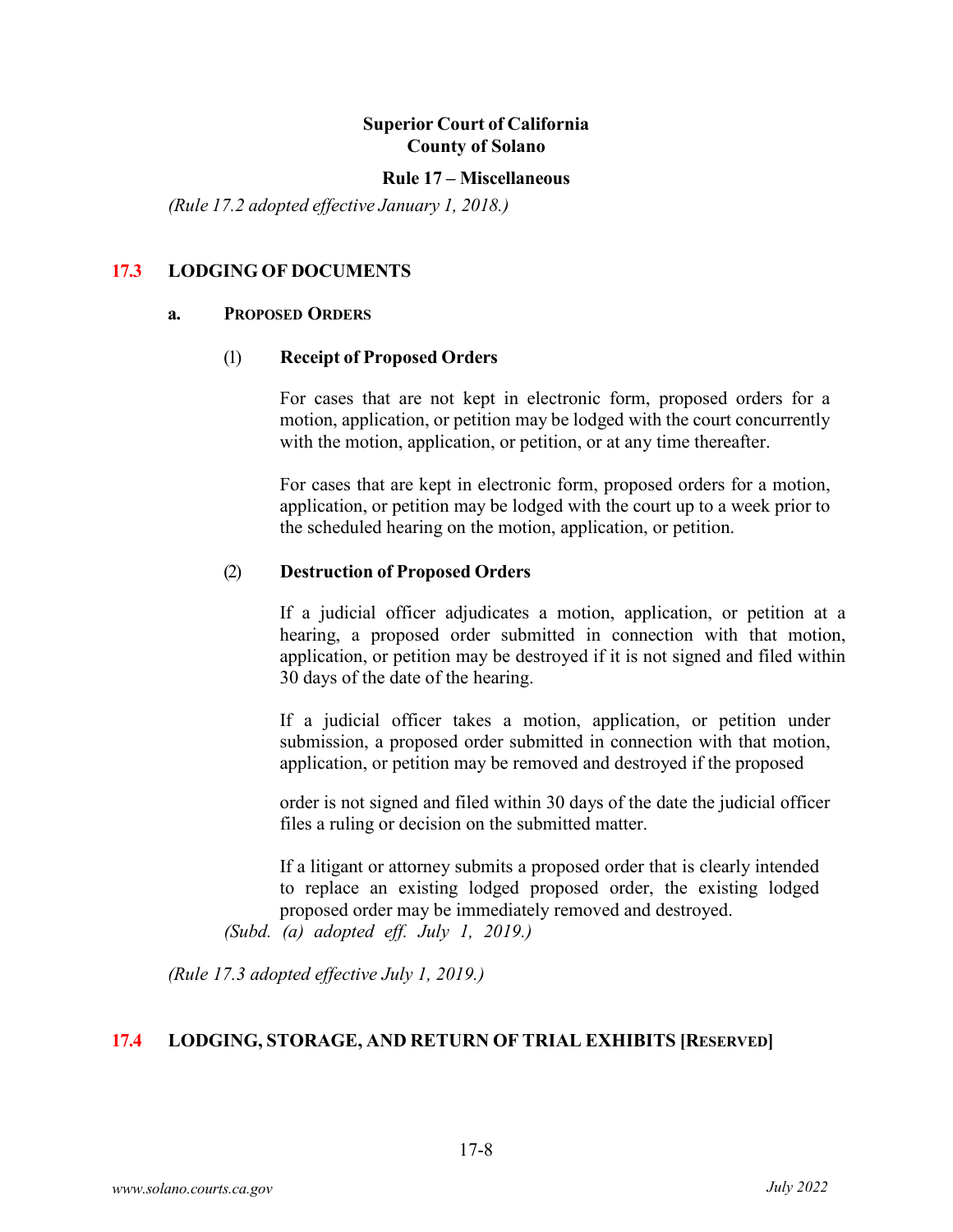#### **Rule 17 – Miscellaneous**

## **17.5 PAYMENT WITH COIN**

The court is not required to accept coins as payment for fees or costs. (Gov. Code, § 68083.) However, the court may in its discretion elect to accept payment in coin in an amount up to \$10.00 (ten dollars). Coin equal to or in excess of the following amounts shall be wrapped in standard coin wrappers:

- (1) Fifty cents (\$0.50) in pennies.
- (2) Two dollars (\$2.00) in nickels.
- (3) Five dollars (\$5.00) in dimes.
- (4) Ten dollars (\$10.00) in quarters.

The person presenting wrapped coins for payment shall have their name and case number written on the wrapped coins. In the event the actual wrapped amount of coin is less than the amount stated on the wrapper, the person who tendered the coins for payment shall be liable to the court for the difference.

*(Rule 17.5 adopted effective July 1, 2019.)*

### **17.6 APPOINTMENT OF ELISOR**

- A. Where one of the parties fails to execute a document necessary to carry out a court order, the Clerk of the Superior Court, or the Clerk's authorized representative or designee, may be appointed as elisor to sign the document.
- B. When applying for an appointment of an elisor, the application and proposed order must designate "The Clerk of the Court or Designee" as the elisor and indicate for whom the elisor is being appointed and in what capacity they are to sign the document.
- C. An application for appointment of an elisor may be made ex parte or by emergency request in family law. The application must not set forth a specific court employee. The order must expressly identify the document(s) being signed and a copy of the document(s) must be attached to the proposed order. The original document, presented for signature by the elisor must match the copy of the document attached to the proposed order.
- D. The order shall clearly identify the documents: A deed must state the type of deed (i.e. grant deed, interspousal transfer deed, et cetera). Escrow documents must be listed separately (i.e. Escrow Instruction Dated, Disclosure Regarding Real Estate Agency Relationship, Hazard Report, et cetera). The sample copy shall be highlighted in the location(s) where the elisor is to sign his/her name. SUPERIOR COURT OF CALIFORNIA, IN AND FOR THE COUNTY OF SOLANO.